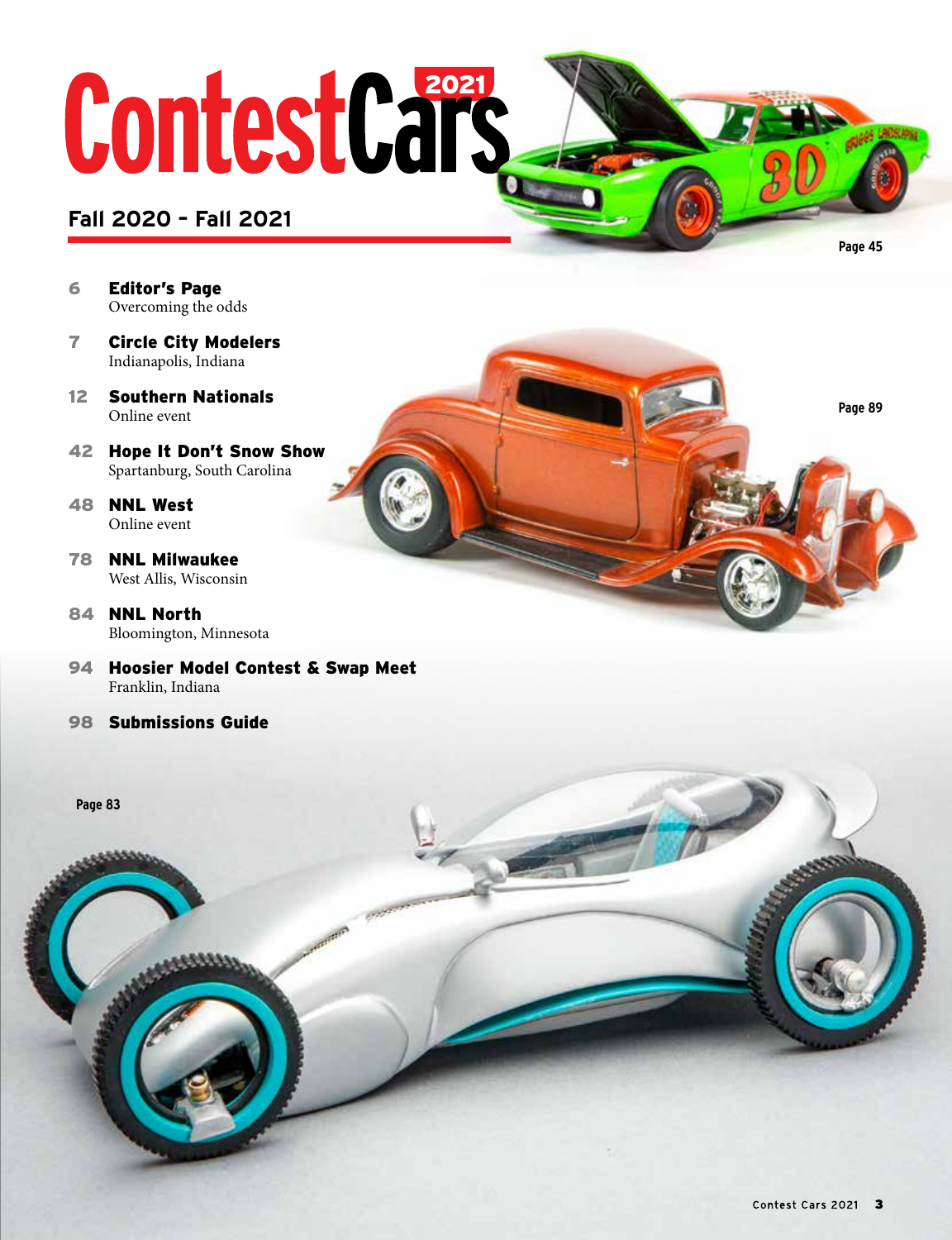### ■ Southern Nationals

ONLINE EVENT ■ NOVEMBER 13, 2020 ■ BY TIM KIDWELL & AARON SKINNER ■ PHOTOS BY THE ENTRANTS





Rexton Kemp from Indianapolis, Indiana, built his Tamiya 1/24 scale Mustang GT4 box stock. He made custom seat belts and finished it with Gravity Paints and Nason gloss clear.



This flaming hot 1950 Ford comes from Jim King. Just a few of the custom touches he re-created: removed the grille, modified and flocked the interior, detailed the flathead, and lowered it as far as it would go.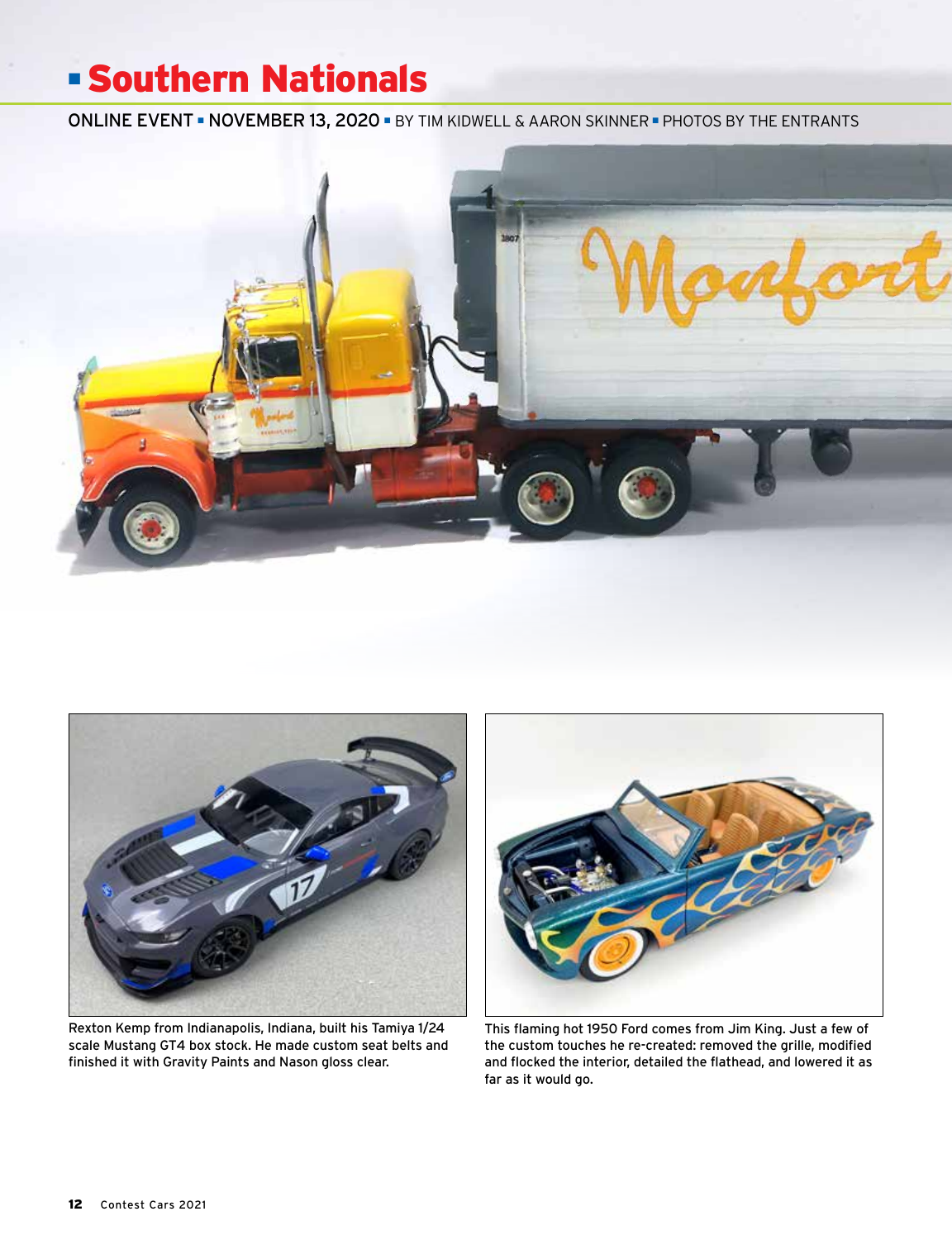

Robert Nagle's 1/25 scale big rig combines the AMT "Movin' On" Kenworth tractor with the Ertl Great Dane van trailer. He scratchbuilt the bumper, bug deflector, and mirrors. He painted with Testors, Tamiya, and Alclad II colors and made his own decals.

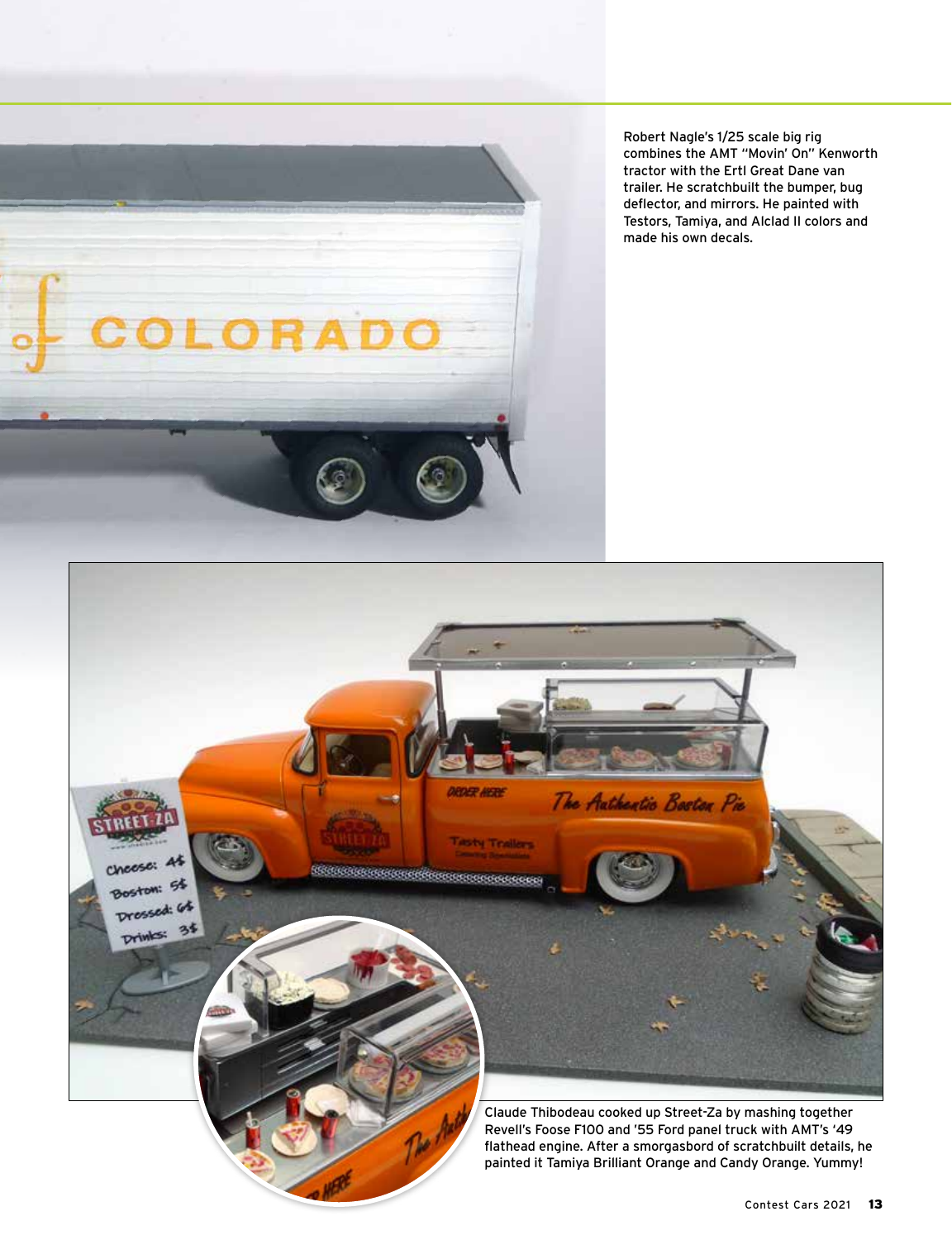## ■ NNL West Virtual 2021

ONLINE EVENT ■ MARCH 1, 2021 ■ BY TIM KIDWELL ■ PHOTOS BY ENTRANTS

Rodney Clements is no stranger to ambitious projects. Here, he converted an MPC 1/25 scale Cannonball Run ambulance and Airfix 1/24 scale Yamaha YZR500 into an amazing Dajiban combo in Dupli-Color paint.



Martin Aveyard built the reissued Revell '56 Chevy Delray 2-in-1 mostly out of the box. He designed and 3D-printed a set of plain steelies to fit the kit hubcaps and tires. The body was painted and weathered using salt, rust washes, and chalk pastels.



This hot '49 Ford was built primarily out of the AMT kit, but Steven Allemand added five-spoke wheels to the mix. Then he came at it with Tamiya Navy Blue, White, Yellow, and a flame mask set from The Lazy Modeler to light it up.

Inspired by digital artists updating the look of older supercars, Martin Aveyard built this Lamborghini Countach Twin Turbo from the 1/24 Aoshima kit. He upgraded with 3D-printed wheels, tires, turbos, intercoolers and plumbing. He modified the flares to accommodate the wheels, installed LED lighting, and attached the rear spoiler with magnets and custom mounts.

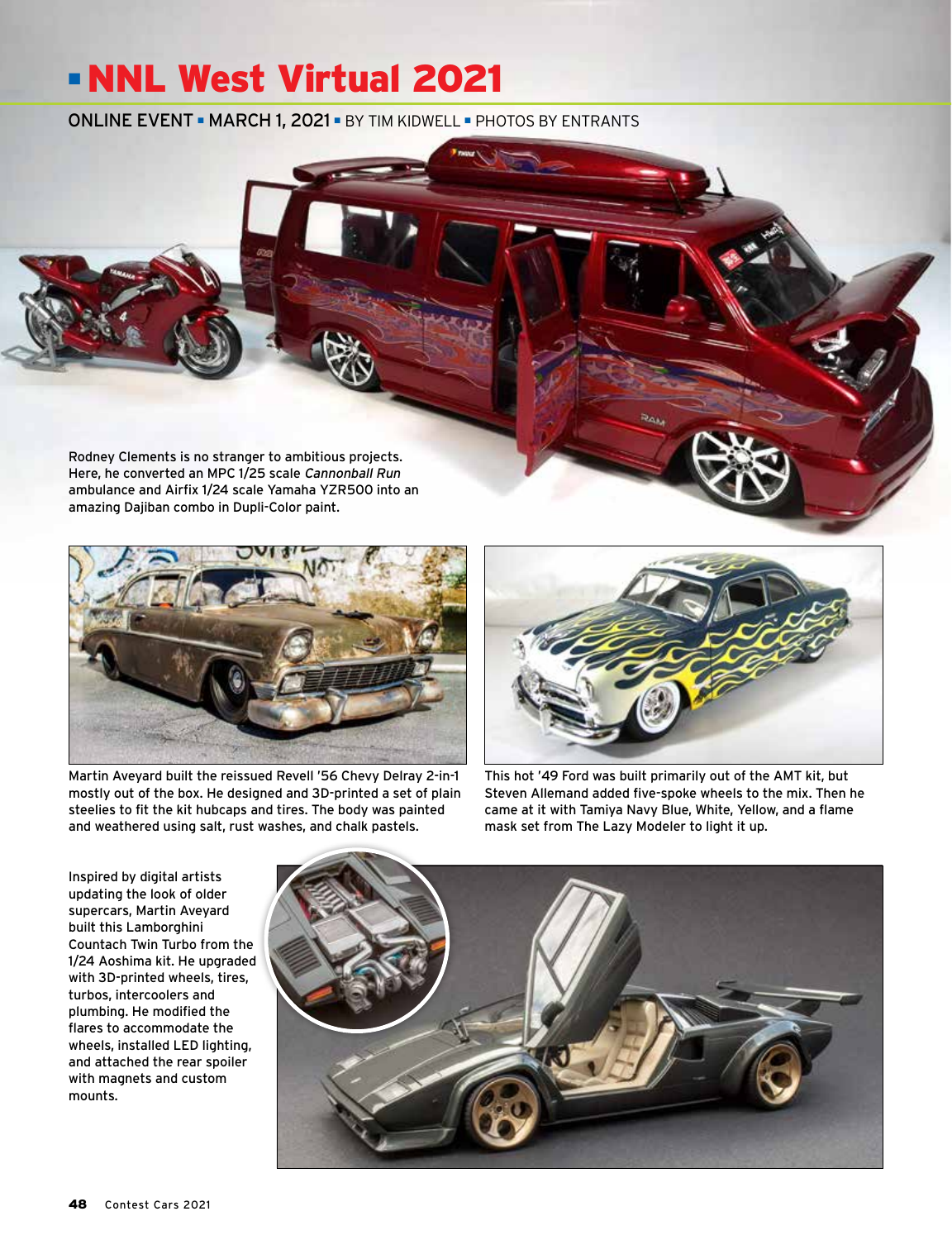

Tony Hartjes' AMT 1934 Ford five-window coupe houses a hemi from a '53 Ford pickup, and a weathered patina from Krylon Green over Red Oxide primer. He scratchbuilt the exhaust, electric fuel pump, working driveshaft, and rear suspension.



A Revell '32 Ford five-window sedan got a Drag City Casting resin four-door sedan upgrade courtesy of Tom Kren. He painted a custom mix of MCW Mango and Hemi Orange with a few drops of White. The rear windows are film negative.



Paula Wyn named her 1964 1/2 Mustang convertible Shelby, after the character from the movie Steel Magnolias. "She's a woman who exemplifies both traditional femininity and uncommon fortitude," Paula says. She finished the body with Tamiya Blush, and the interior's color is a custom mix Paula calls Bashful.



Gary Curry loves 1973 (the year he was born) and tries to build models of cars from that year. But he's also a fan of restomods. Thus, this 1973 Capri Group 2 restomod with aftermarket wheels and seats. He finished it with Splash Paints Selenite Grey Magno, Race Red, and two-part clear.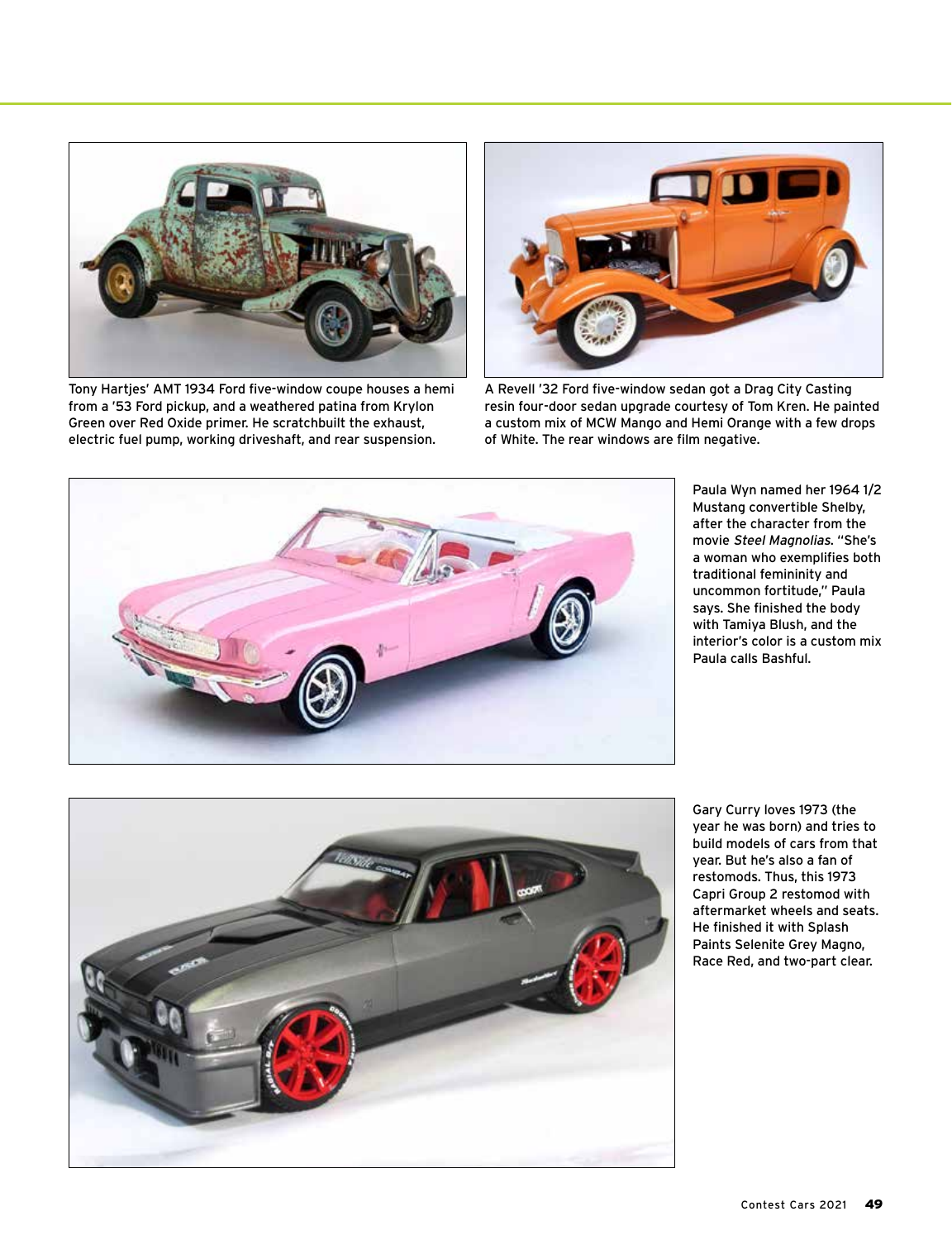#### ■ NNL North

#### BLOOMINGTON, MINNESOTA ■ MAY 23, 2021 ■ BY JIM KAMPMANN ■ PHOTOS BY SEAN BRZOZOWSKI





NASCAR enthusiast Matt McNally built a Salvinos Neil Bonnett 1977 Charger for the show. He used Rust-Oleum Poppy Red and Yesterday's decals to complete the build.



This Jaguar XJ-S Hasegawa kit was built by Doug Long to replicate a racer from the early '80s European Touring Car Series. Colors are Tamiya Racing Green and Pure White.



Tom Hoffman used the AMT '50 Chevy pickup to create this unique and weathered farm truck. He made straw bales for the back and plans to make it part of a diorama.



Rat-rod maestro Nick Amburgey scratchbuilt this 1932 Ford from several kit sources and 3D-printed parts.